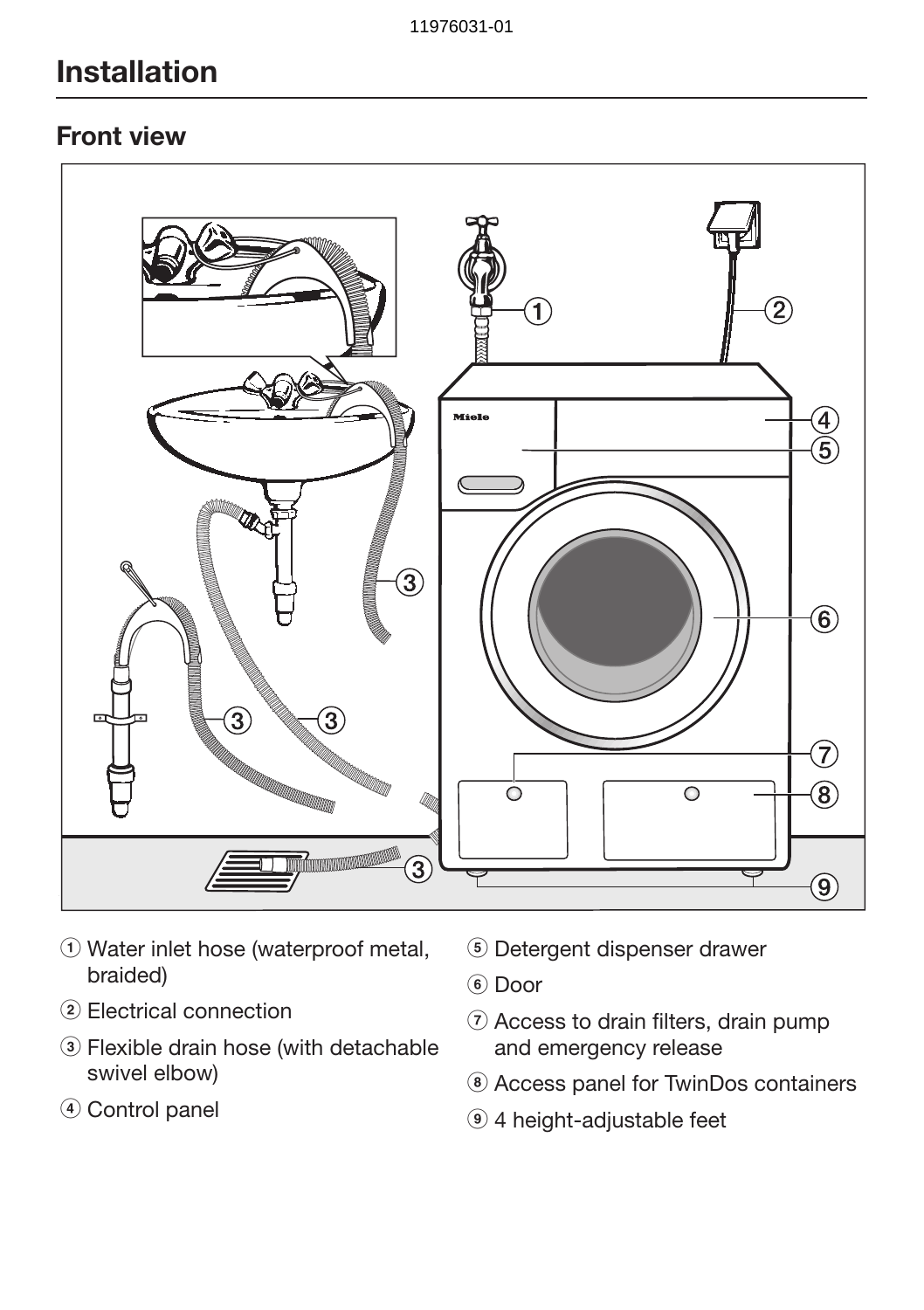## Rear view



- a Protruding lid for holding when moving the machine
- (2) Drain hose
- 3 Water inlet hose
- d Safety caps for transit bars
- **6** Transport clips for water inlet hoses and drain hoses
- <sup>6</sup> Electrical connection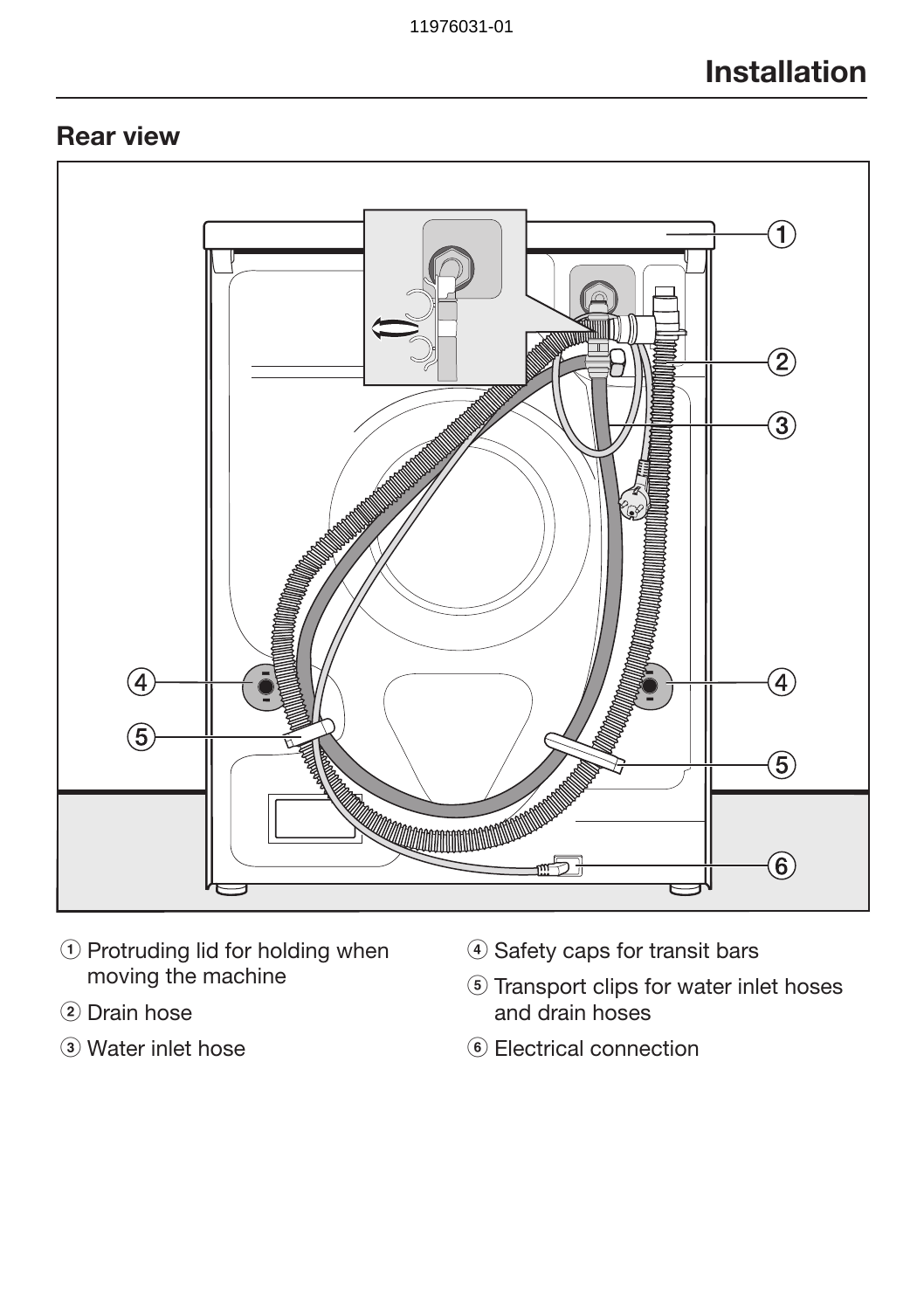## Installation surface

A concrete floor is the most suitable installation surface. It is far less prone to vibration during the spin cycle than wooden floorboards or a carpeted surface.

Please note:

- The washer-dryer must be level and securely positioned.
- To avoid vibrations during spinning the washer-dryer must not be installed on soft floor coverings.

If installing on a wooden joist floor, please note:

- Check for the presence of pipes and cables first.
- Use a plywood base underneath the washer-dryer (at least 59 x 60 x 3 cm). The base must span several joists and be bolted to the joists and not only to the floorboards.

Useful tip: If possible, install the washer-dryer in a corner of the room, as this is usually the most stable part of the floor.

## Carrying the washer-dryer to its installation site

 Danger of injury due to unsecured lid.

Make sure the fixings at the back of the lid are secure. They may become brittle due to external circumstances. There is a danger of the lid being pulled off when carrying the appliance.

Before carrying the machine, check that the lid is secure where it protrudes at the back of the machine.

■ Carry the washer-dryer by the front feet and by the lid where it protrudes at the back of the appliance.

## Removing the transit bars

### Removing the left transit bar



Push the flap outwards and turn the transit bar 90° using the enclosed spanner.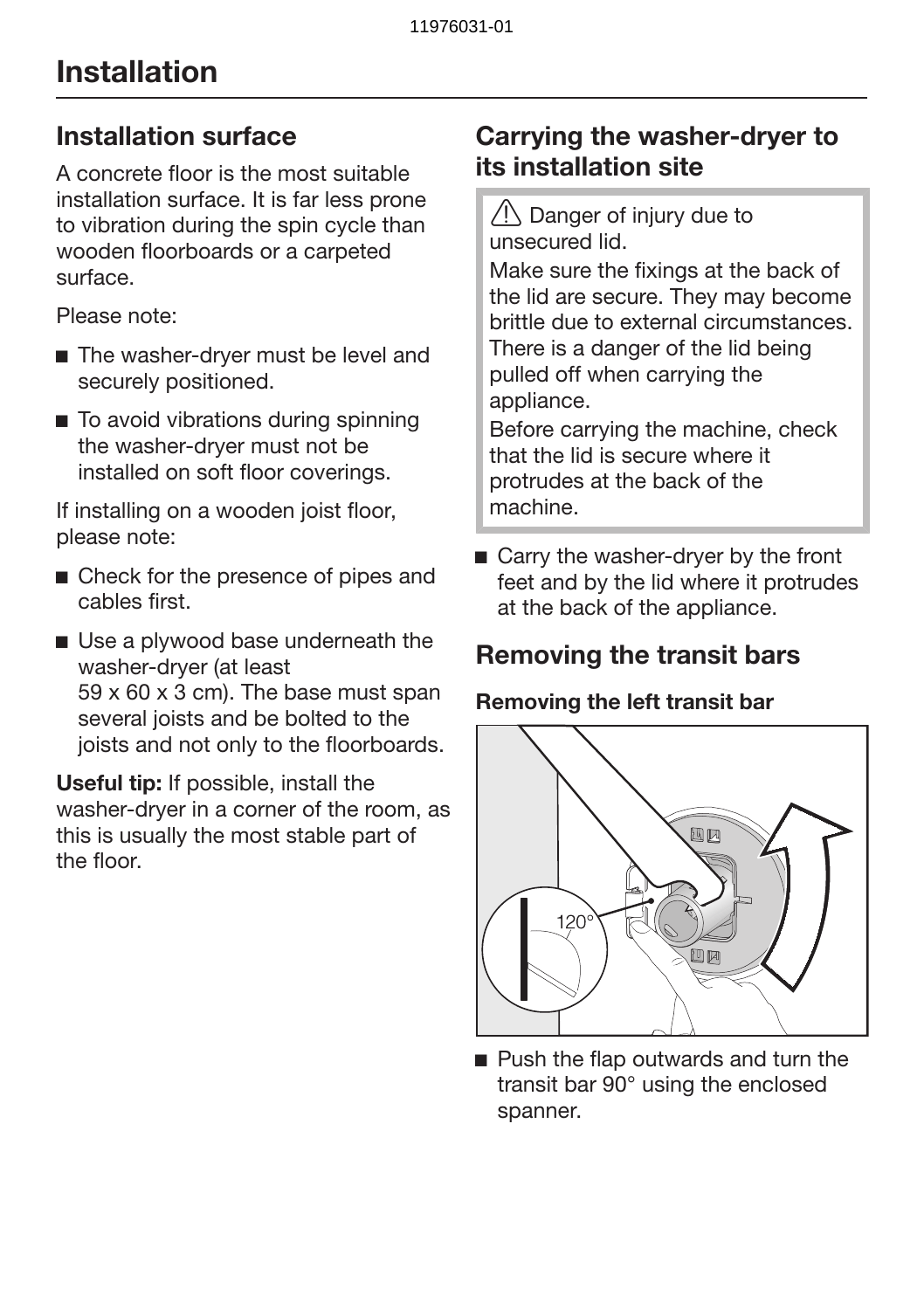

■ Then pull the transit bar out.

### Removing the right transit bar



**Push the flap outwards and turn the** transit bar 90° using the enclosed spanner.



■ Then pull the transit bar out.

### Covering the holes

 $\langle \cdot \rangle$  Risk of injury from sharp edges! There is a risk of injury from reaching into holes that are not covered.

The holes for the transit bars must be covered after the transit bars have been removed.



 $\blacksquare$  Press the flaps firmly shut until they click into place.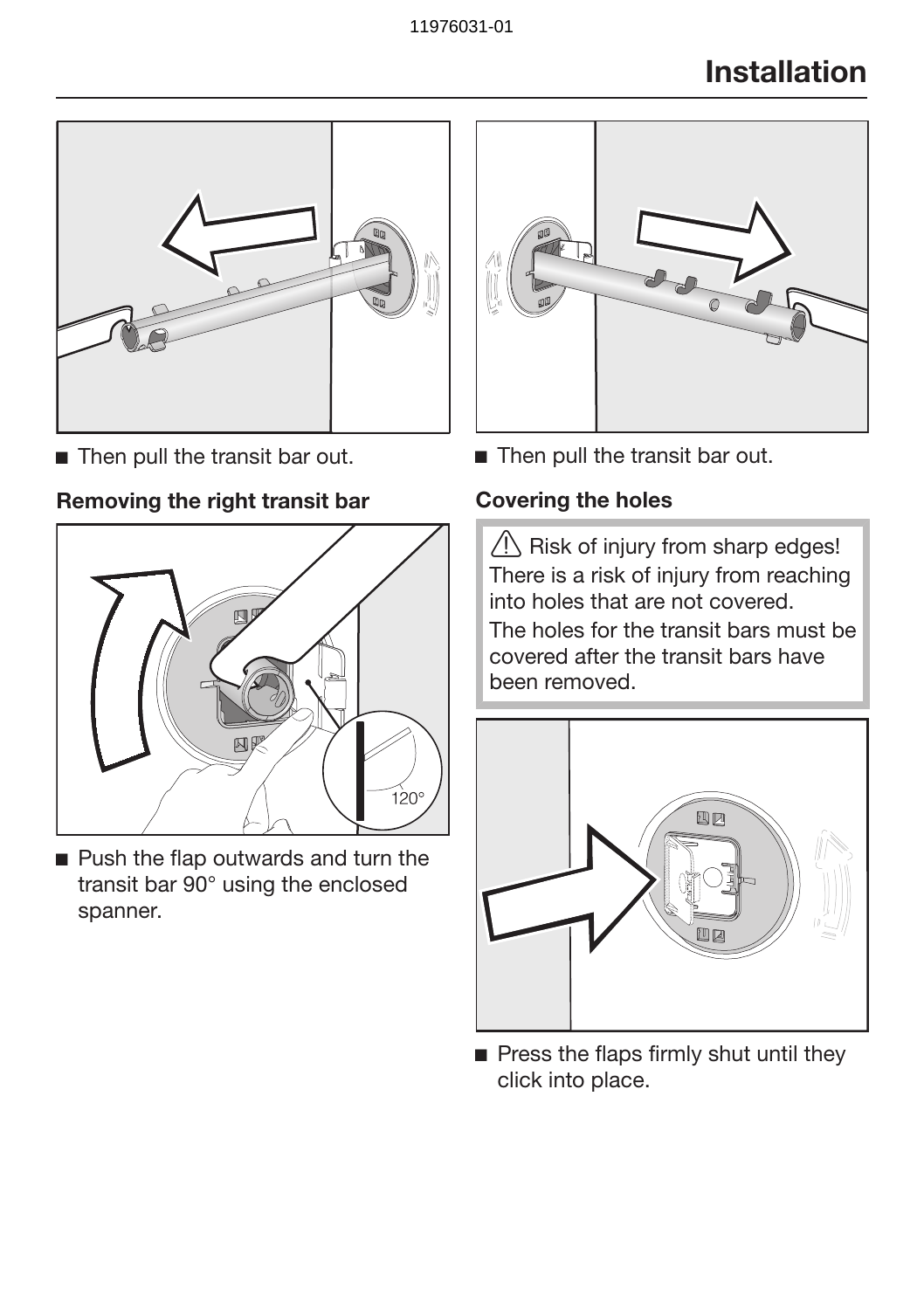## Refitting the transit bars

 $\bigwedge$  Risk of damage from incorrect transport.

The washer-dryer may become damaged if moved without the transit bars in place.

Keep the transit bars in a safe place. Fit them again if the washer-dryer is to be moved (e.g. when moving house).

### Opening the flaps



Push against the catch with a pointed object, e.g. a narrow screwdriver.

The flap will open.

### Fitting the transit bars

 $\blacksquare$  Install the transit bars in reverse order to their removal.

Useful tip: If you lift the drum slightly, the transit bars can be pushed in more easily.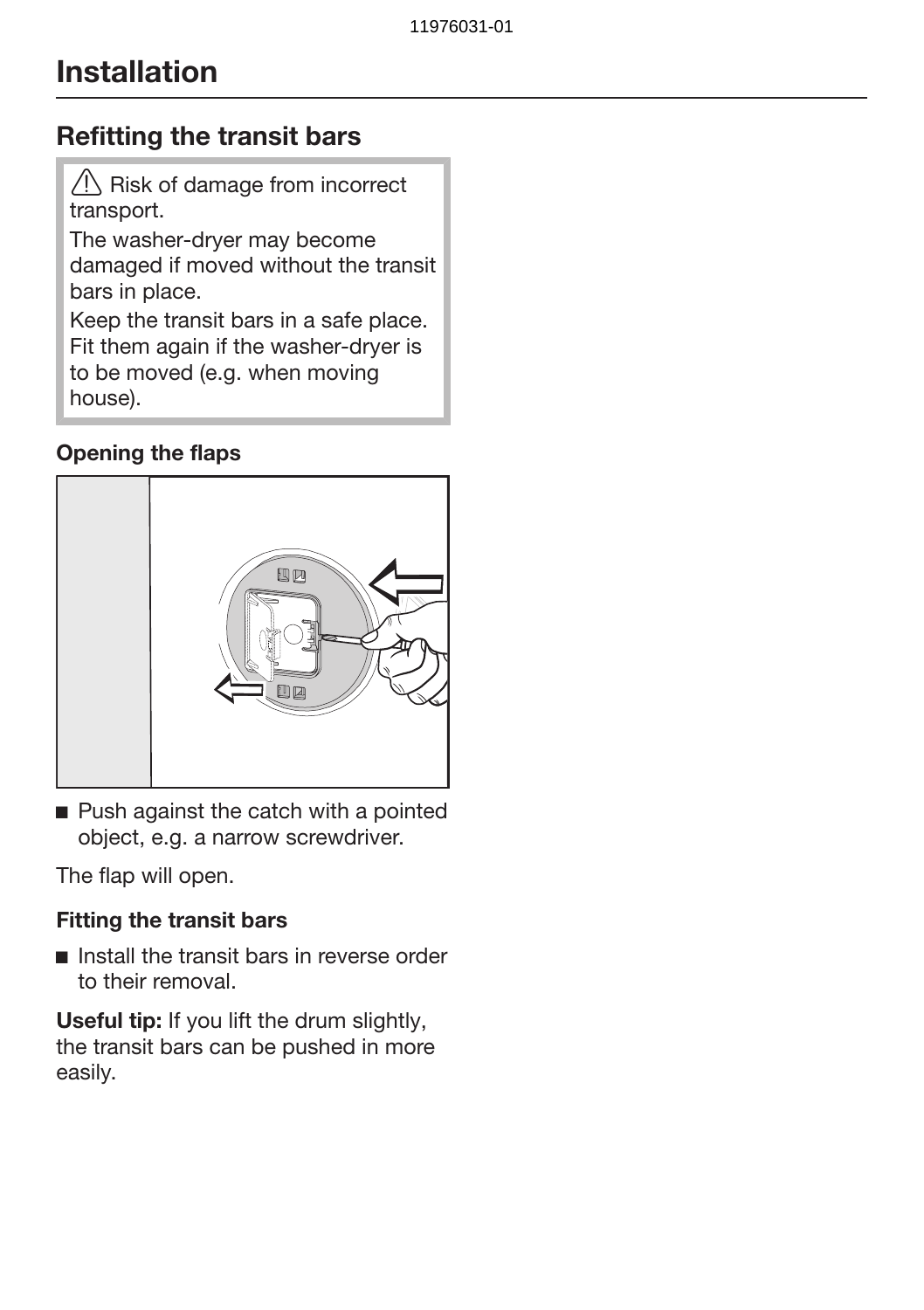## Levelling the washer-dryer

The washer-dryer must stand perfectly level on all four feet to ensure safe and proper operation.

Incorrect installation may increase electricity and water consumption and may cause the machine to move about.

 $\sqrt{1}$  The appliance must not be installed behind a lockable door, a sliding door or a door with a hinge on the opposite side to that of the appliance, in such a way that a full opening of the appliance door is restricted.

### Screwing out and adjusting the feet

The 4 adjustable feet are used to level the washer-dryer. All four feet are screwed in when the appliance is delivered.



Using the spanner supplied, turn counter nut 2 in a clockwise direction. Then turn counter nut 2 together with foot 1 to unscrew.



- Use a spirit level to check the washer-dryer is standing level.
- $\blacksquare$  Hold foot 1 securely with a pipe wrench. Turn counter nut 2 again using the spanner supplied until it sits firmly up against the housing.

 $\sqrt{N}$  Risk of damage from incorrectly aligned washer-dryer.

There is a danger of the washerdryer moving about if the feet are not secured.

Turn all 4 counter nuts for the feet until they sit firmly up against the casing. Please also check this for the feet which did not need adjustment.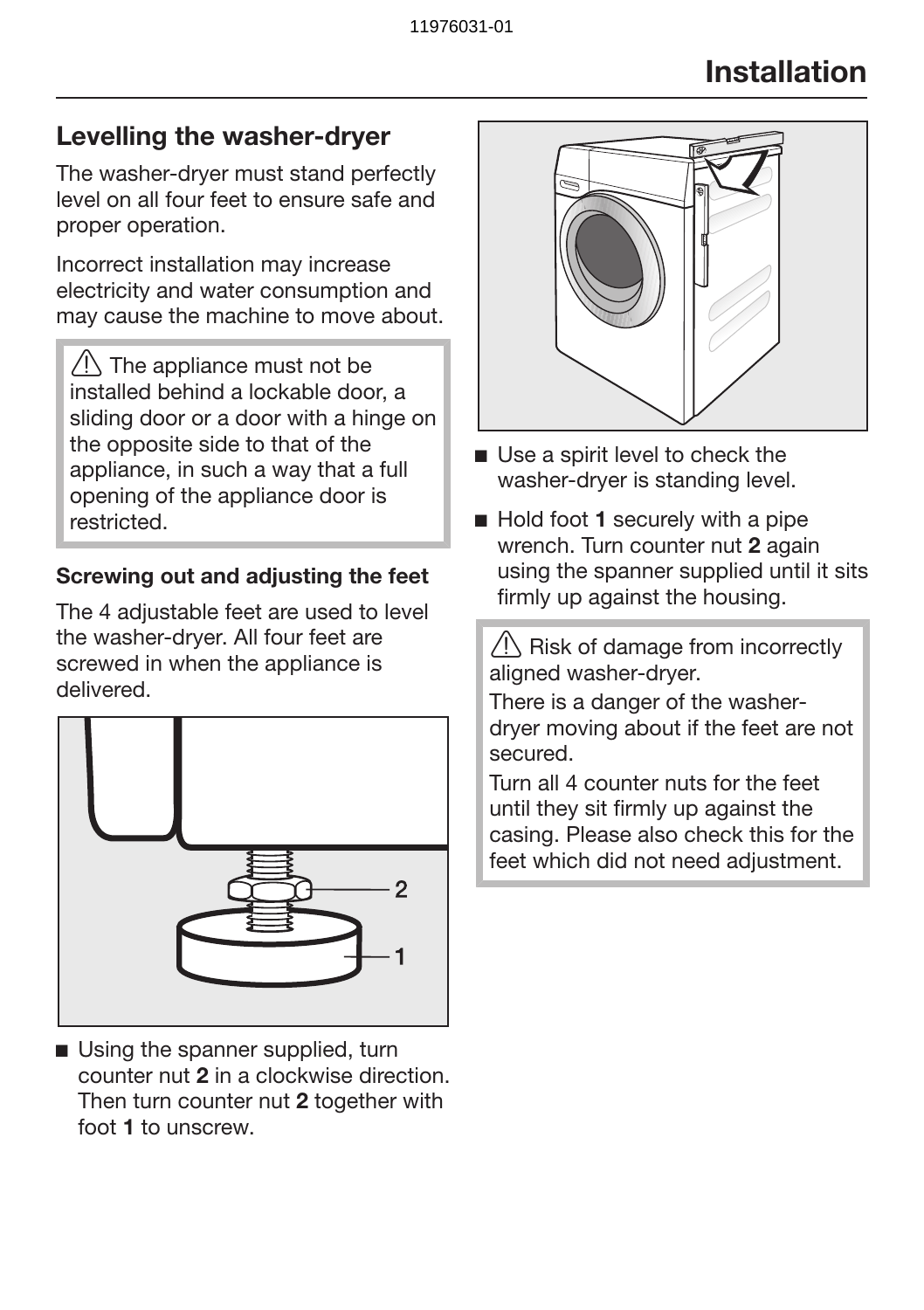## The Miele water protection system

The water protection system protects all parts of the washer-dryer from water damage.

The system consists of three main components:

- the inlet hose
- the electronic unit, and the drainage and overflow protection
- the drain hose

#### Inlet hose

- Protects the safety valve from bursting

The inlet hose can withstand pressure of more than 14,000 kPa.

- Protective sleeve

The inlet hose has a protective sleeve which is made from metal braiding as a "second skin" to protect the hose against damage.

### Electronic unit and machine housing

- Sump

Any leaking water is collected in a sump in the base of the machine. A float switches off the water inlet valves. Further water intake is blocked. The water inside the suds container is pumped out.

- Overflow protection

This prevents the machine from taking in too much water and overflowing. If the water level exceeds a certain level, the drain pump switches on and pumps the excess water away.

### Drain hose

The drain hose is protected by a ventilation system which prevents the machine from being emptied completely.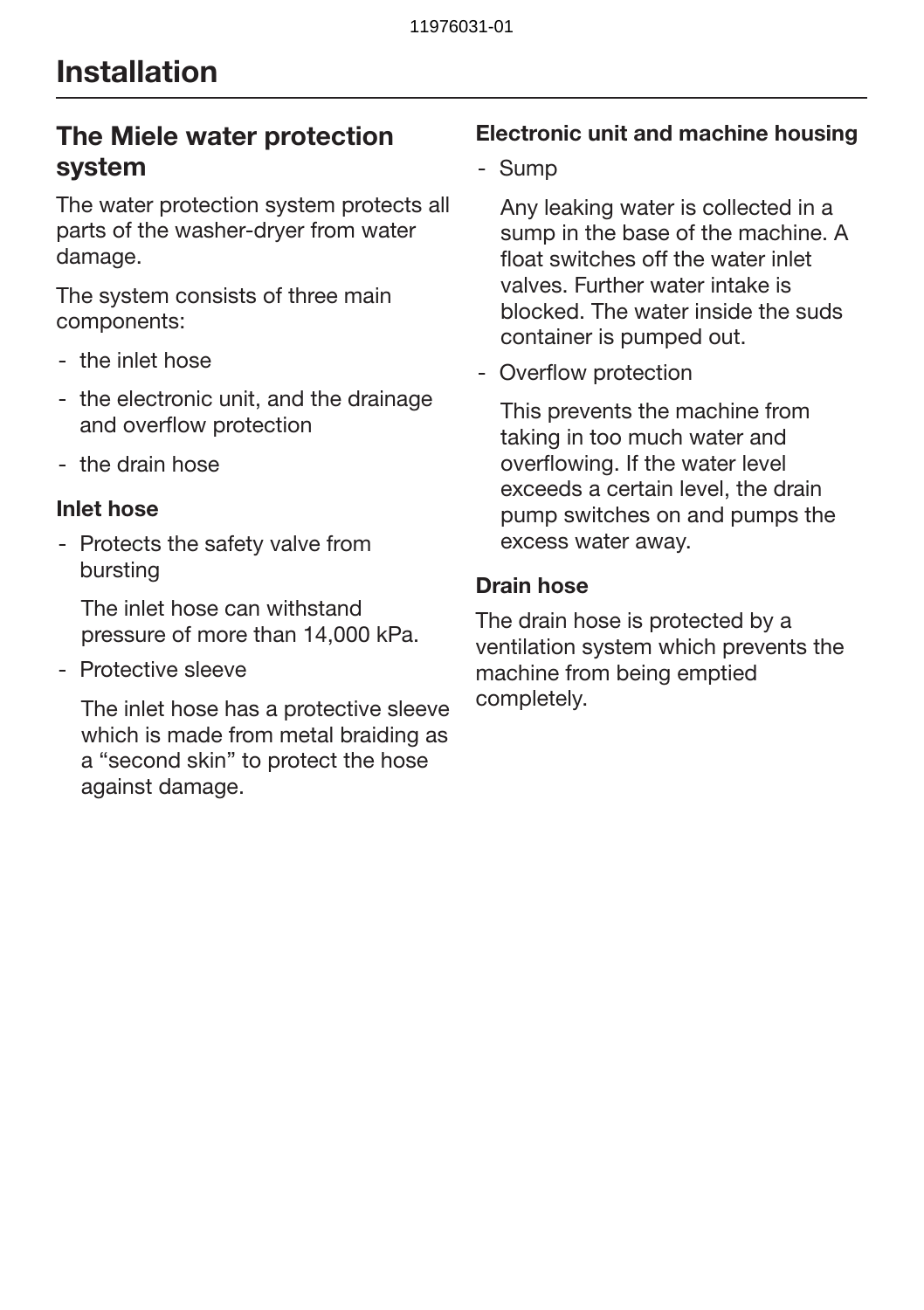## Water intake

 $\sqrt{N}$  Health risk and risk of damage due to contaminated incoming water. The quality of the water used must correspond to the drinking water specification of the country in which the appliance is being operated. Always connect the appliance to potable water.

The washer-dryer must be connected to a mains water supply in accordance with current local and national safety regulations.

The water inlet pressure must be at least 100 kPa and must not exceed an overpressure of 1000 kPa. If the pressure exceeds 1000 kPa, a pressure reducing valve must be installed.

Connection to the mains water supply should incorporate a water tap with a ¾" threaded union. If no tap is available, only a qualified installer may connect the washer-dryer to the mains water supply.

The connection point is subject to mains water pressure.

You should turn on the tap slowly and check for leaks. Correct the position of the seal and screw thread if water escapes.

The washer-dryer is not suitable for connection to a hot water supply.

### **Maintenance**

Only use a genuine Miele hose that has been pressure tested to withstand at least 14,000 kPa should you ever need a replacement.

The dirt filter in the union nut at the open end of the water inlet hose protects the water intake valve. This filter must not be removed.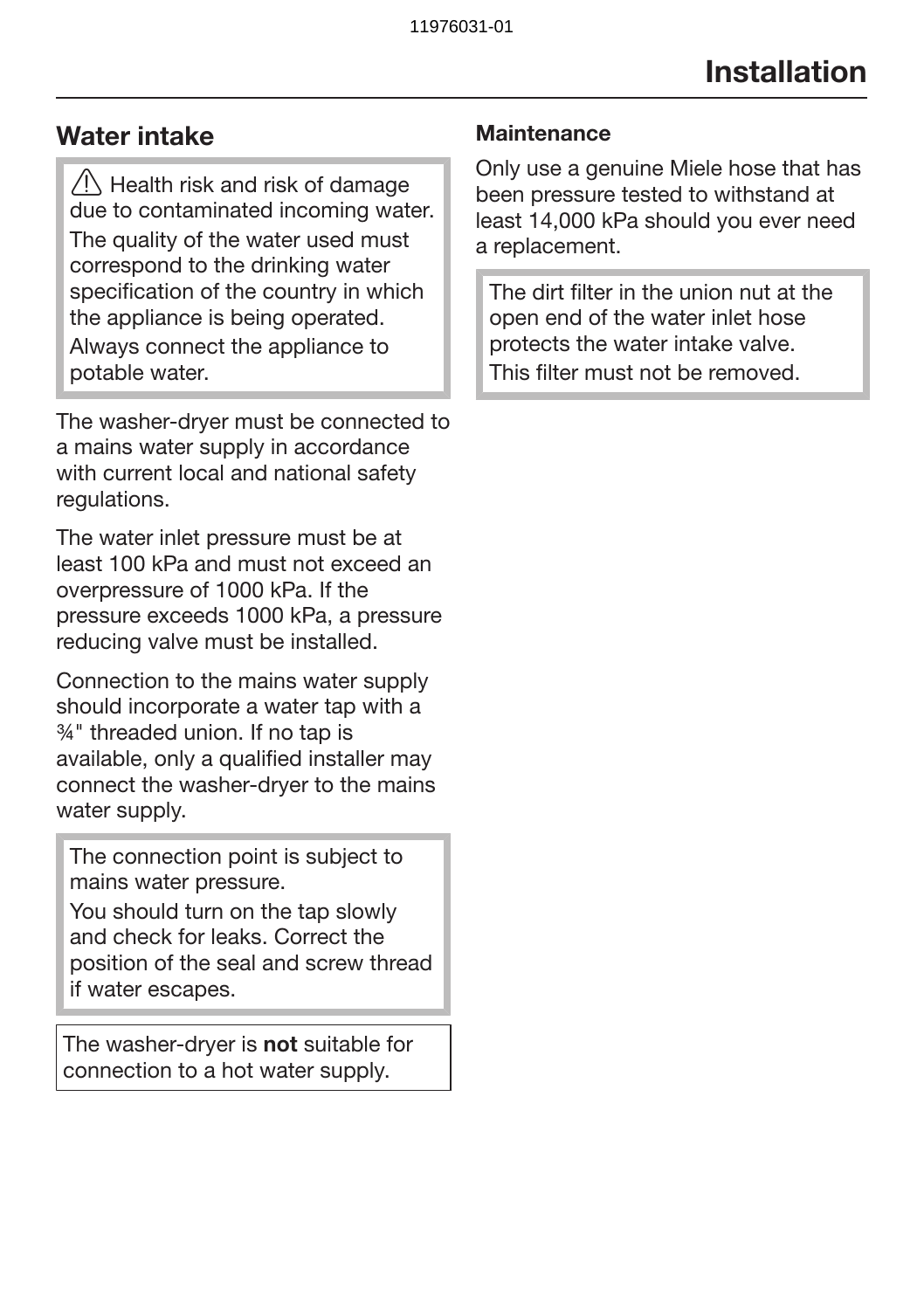## **Drainage**

The suds are drained through a drain pump with a 1 m delivery head. For the water to drain freely, the hose must be installed free of kinks. The elbow piece supplied hooks onto the end of the hose. If required, the hose can be extended to a length of up to 5 m. The necessary parts can be purchased from Miele.

For a delivery head of more than 1 m (up to a max. of 1.8 m) a replacement drain pump will need to be fitted. Please contact Miele for advice. In this case the hose can be extended to a maximum of 2.5 m. The necessary parts can be purchased from Miele.

### Drain hose connection options

1. Directed into a sink or basin.

Please note:

- Hook the hose over the edge and secure it.
- Make sure that the water can drain away freely without hindrance. Otherwise there is a risk of water overflowing or of some of the drained water being sucked back into the machine.
- 2. Connected securely to a plastic drain pipe with a rubber nipple (there is no need to use a siphon).
- 3. Connected securely to a floor drain (gully).
- 4. Connected securely to a standpipe.

#### Connecting to a washbasin



- **1** Adapter
- b Washbasin nut
- 3) Hose clip
- $\left(4\right)$  End of the hose
- Fit the adapter  $\Omega$  to the sink drain outlet using the nut  $(2)$ .
- Attach the end of the hose  $\widehat{A}$  to the adapter  $(1)$ .
- Use a screwdriver to tighten the hose  $\operatorname{clin}$   $\widehat{a}$  up close to the nut.